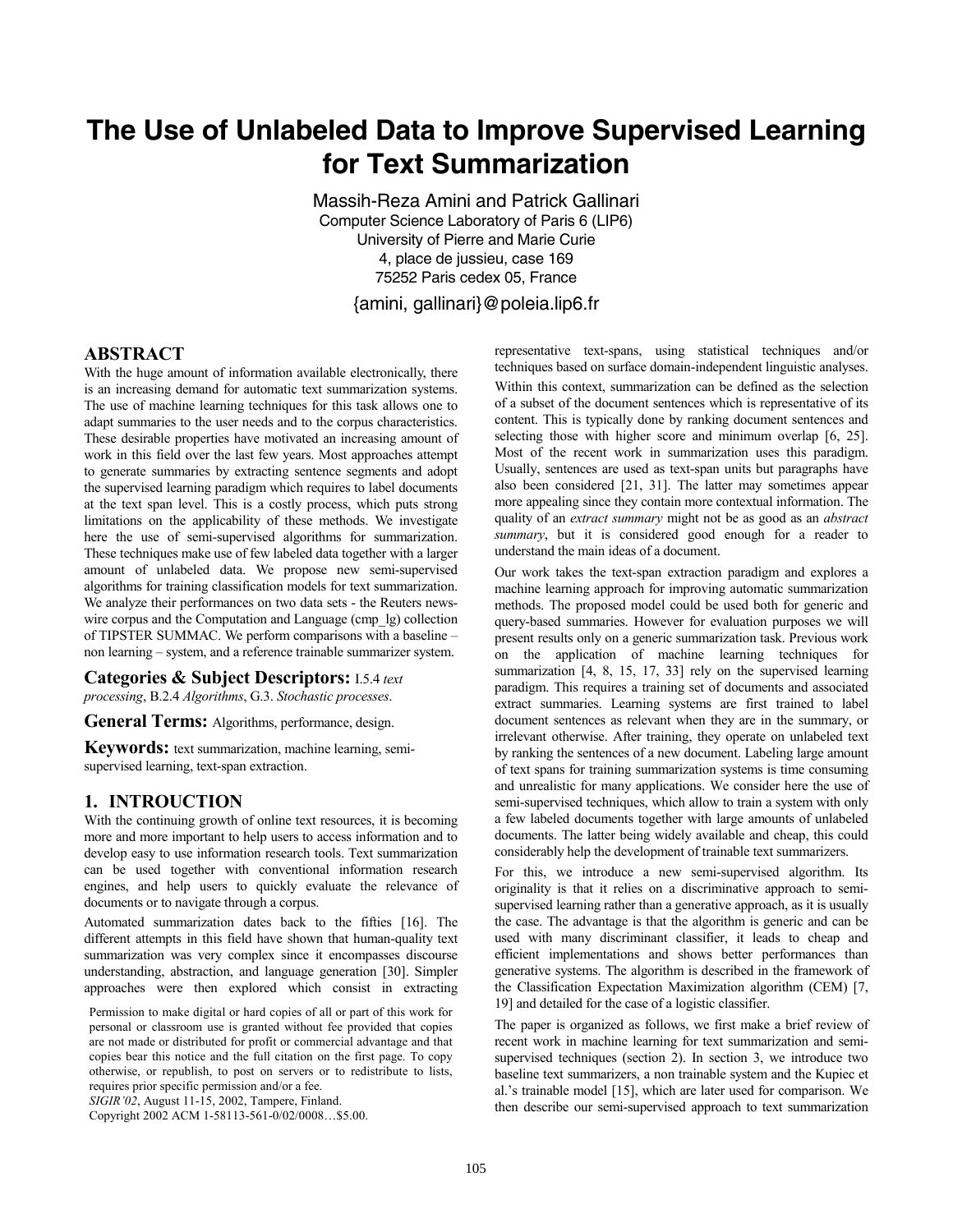based on sentence extraction and present the formal framework of the model and its interpretation as a CEM instance (section 4). Finally we present a series of experiments on Reuters news-wire and on the Computation and Language (cmp\_lg) of TIPSTER SUMMAC collections in section 6, and carry on a set of comparisons.

## **2. RELATED WORK**

Recently, several innovative methods for automated document summarization have been explored, they exploit statistical approaches [6, 25, 31, 35], linguistic approaches [13, 18, 26] and combinations of both [3, 10].

We will focus here on a statistical approach to the problem and more precisely on the use of machine learning techniques, which has recently motivated an increasing amount of interest in the field. Trainable text summarizers allow one to adapt to the specific user needs and to corpus characteristics, they may also help to improve the quality of summaries.

Text extracting for summarization has been cast in the framework of supervised learning for the first time in the seminal work of [15]. The authors propose a generic summarization model, which is based on a naive Bayes classifier operating on a synthetic representation of sentences. This method is described in more detail in section 3.2. Different authors built on this idea, e.g. [33] apply the same technique for other training and evaluation settings. [17] have used several machine learning techniques in order to select features indicating the salience of a sentence. They considered three types of features (locational, thematic and cohesion) and addressed the production of generic and user-focused summaries. [8] compare three supervised learning algorithms: C4.5, naive Bayes and neural networks. Their conclusion is that all three methods successfully completed the task by generating reasonable summaries. [4] adopt supervised learning methods to make synthetic summaries of web pages in the Ocelot system.

All these approaches rely on the supervised learning paradigm and require the labeling of text spans as relevant or not relevant which is either performed manually or by aligning an abstract with document sentences. Manual tagging or abstracting is a tedious task, it is unrealistic for large corpora, for query based summaries or for adapting summaries to different user needs or corpora.

The semi-supervised learning paradigm has emerged as a solution to this type of problem when large corpora of unlabeled data are available together with a much smaller amount of labeled data. In our case, for a given document collection, labeling a few documents at the text span level, or producing a few abstracts is usually affordable and does not take much time.

From a machine learning perspective, automatic summarization by extracting is typically a task for which semi-supervised learning seems appropriate. This learning paradigm has been first explored in statistics, a review of the work done prior to 92 in the context of discriminant analysis may be found in [19]. Most approaches propose to adapt the Expectation Maximization (EM) algorithm for handling both labeled and unlabeled data and perform maximum likelihood estimation. Theoretical work mostly focuses on gaussian mixtures, but practical algorithms may be used for more general settings, as soon as the different statistics needed for EM may be estimated. Recently this paradigm has been rediscovered by the machine learning community and is subject to a growing interest. For example [20] adapt EM to a mixture of experts model, [23]

propose an algorithm which is a particular case of the general semisupervised EM described in [19], they extend it to multiple mixtures and present an empirical evaluation for text classification. [28] propose a Kernel Discriminant Analysis which can be used for semisupervised classification.

Other ideas bear some similarity with semi-supervised learning. This is the case of the co-training paradigm [5] which has been proposed independently for training classifiers when data may be described with two modalities. The algorithm we propose here is related to the decision directed paradigm [9], which has been used under different settings in the field of adaptive signal processing.

On the machine learning side, the originality of our work lies in the design of a discriminative approach to semi-supervised learning whereas others mainly rely on generative classifiers. The main benefits are the following: the approach is fully generic in the sense that most discriminant classifiers could be used within this framework, it does not rely on any parametric assumption about the data, discriminative training allows to have better performances than generative methods especially when there are few training data, it leads to very simple and fast implementations.

# **3. AUTOMATIC SUMMARIZERS**

In this section, we present two baseline systems for sentence extraction. The first system is a non-trainable statistical model (section 3.1) and the second is Kupiec et al.'s naive Bayes trainable system [15] (section 3.2).

# **3.1 A baseline non-trainable system**

Many systems for sentence extraction rely on the use of similarity measures between text spans (sentences or paragraphs) and queries, e.g. [10, 17]. Representative sentences are then selected by comparing the sentence score for a given document to a preset threshold. These systems differ in the representation of textual information and in the similarity measures they use. Usually, statistical and/or linguistic characteristics are used in order to encode the text (sentences and queries) into a fixed size vector and simple similarities (e.g. cosine) are then computed.

We build here on the work of [14] who used such a technique for the extraction of sentences relevant to a given query. They use a *tfidf* representation and compute the similarity between sentence  $s_k$ and query *q* as:

$$
Sim_1(q, s_k) = \sum_{w_i \in s_k, q} tf(w_i, q).tf(w_i, s_k) \left(1 - \frac{\log(df(w_i) + 1)}{\log(n+1)}\right)^2
$$

Where,  $tf(w,x)$  is the frequency of term  $w$  in  $x$  ( $q$  or  $s_k$ ),  $df(w)$  is the document frequency of term *w* and *n* is the total number of documents in the collection. Sentence  $s_k$  and query *q* are preprocessed by removing stop-words and performing Porter-reduction on the remaining words. For each document a threshold is then estimated from data for selecting the most relevant sentences.

In our experiments we have considered a generic query, where the query is enriched before computing the similarity. Since queries and sentences may be very short, this allows to compute more meaningful scores. Query expansion proceeds in two steps: first the query is expanded via a similarity thesaurus - WordNet in our experiments - second, highly ranked sentences, according to the generic query, are extracted from the document and the most frequent words in these sentences are included into the query. This process can be iterated. We also take into account the sentence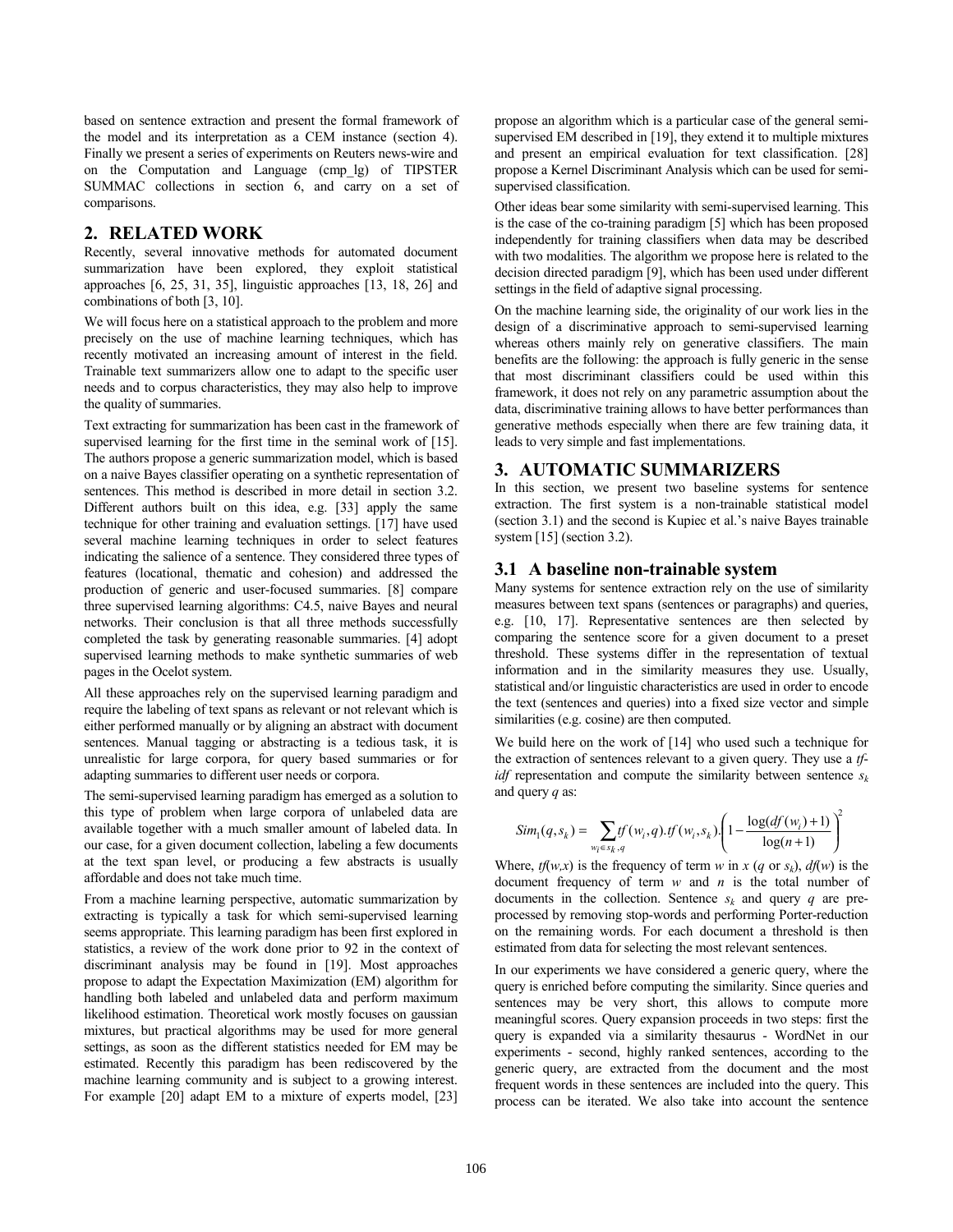length when computing the similarity  $tf(w,s)$ . The use of the document length has been shown to improve performance in Information Retrieval [27]. This leads to the following similarity:

$$
Sim_2(q, s_k) = \sum_{w_i \in s_k, q} t \bar{f}(w_i, q) t \bar{f}(w_i, s_k) \left(1 - \frac{\log(df(w_i) + 1)}{\log(n+1)}\right)^2
$$

Where,  $\bar{t}f(w, q)$  is the number of terms within the "semantic" class of  $w_i$  in the query  $q$ , and

$$
\bar{t}f(w_i, s_k) = \frac{tf(w_i, s_k)}{tf(w_i, s_k) + \frac{\psi \cdot l(s_k)}{\sum_{s}l(s)}}
$$

Where  $\psi$  is the number of sentences in the current document,  $l(s_k)$  is the length of  $s_k$  and  $\sum_{s} l(s)$  is the summation over all sentence

length.

Similar systems have been shown to perform well for sentence extraction based text summarization. For example [35] uses such an approach, which operates only on word frequencies for sentence extraction in the context of generic summaries, and shows that it compares well with human based sentence extraction.

#### **3.2 Naive Bayes Model**

Our baseline trainable summarizer is the model proposed by Kupiec et al. [15]. Sentences are encoded into five discrete features  ${F_j}_{j=1,..,5}$ . Four of them are binary: a sentence length cut-of feature indicates whether or not the sentence length is below a specified threshold, a fixed-phrase feature is set to 1 if the sentence contains occurrences of cue words, thematic word feature indexes sentences whose similarity with a generic query is above a preset threshold (we have used the *Sim*<sub>2</sub> measure in our implementation), upper case word feature indicates the occurrence of acronyms, excluding common abbreviations. Finally a paragraph feature is set to 1, 2 or 3 depending on the position of the sentence in the text. The computation of the posterior probability that sentence *s* will be included in summary *S* is achieved assuming statistical independence of the features and using a naive Bayes classifier:

$$
p(s \in S/F_1, ..., F_5) = \frac{\prod_{j=1}^{5} p(F_j / s \in S).p(s \in S)}{\prod_{j=1}^{5} p(F_j)}
$$

where  $p(s \in S)$  is a constant,  $p(F_j / s \in S)$  and  $p(F_j)$  are estimated directly from the training set by counting occurrence. For computing  $p(F_j / s \in S)$  and  $p(F_j)$ , we have used a smoothing scheme (where counts in both the numerator and denominator are augmented by one for each feature) to prevent zero probabilities for infrequently occurring features. The use of this type of prior is sometimes referred to as *Laplace smoothing*. In the paper we refer to this system as the naive Bayes classifier.

## **4. A Semi-supervised algorithm for text-span classification**

We now introduce an iterative discriminant algorithm for semisupervised learning applied to text-span extraction. This algorithm is generic in the sense that it can be used with any discriminant classifier provided its output can be interpreted as a posterior class probability. We describe our algorithm in the general framework of the Classification EM (CEM) algorithm [7, 19]. This ensures that all nice properties of CEM (e.g. convergence) hold for our method. For text summarization, we are interested in two-class classification (relevant or irrelevant for the summary), we thus restrict our presentation and analysis to this case. For simplifying further the presentation, we consider here only the case of logistic classifiers, which have been used in our experiments. These two hypotheses are not restrictive since the algorithm and analysis can be easily extended for any discriminant classifier and for multi-class problems.

We first introduce the CEM unsupervised algorithm and propose a semi-supervised version of this method. We then describe our algorithm in the particular case of logistic regression.

#### **4.1 Framework**

We consider a binary decision problem and suppose available a set of *m* unlabeled data  $D_u$  and a set of *n* labeled data  $D_l$ . We will denote,  $D_u = \{x_i \mid i = n+1, \ldots, n+m\}$  and  $D_l = \{(x_i, t_i) \mid i = 1, \ldots, n\}$  where  $x_i \in \mathbb{R}^d$ ,  $t_i = (t_{1i}, t_{2i})$  is the class indicator vector for  $x_i$  – here  $(t_{1i}, t_{2i})$  =  $(1,0)$  when sentence *i* is relevant and  $(0,1)$  otherwise. Data in  $D<sub>u</sub>$  are assumed drawn from a mixture of densities with two components  $C_1$ ,  $C_2$  in some unknown proportions  $\pi_1$  and  $\pi_2$ . We will consider that unlabeled data have an associated missing indicator vector  $t_i$  =  $(t_{1i}, t_{2i})$  for  $(i = n+1, \ldots, n+m)$  which is a class or cluster indicator vector. The algorithms we consider attempt to iteratively partition the data into the two components  $C_1$  and  $C_2$ . We also denote  $(P_1^{(j)}, P_2^{(j)})$  the partition into two clusters computed by an algorithm at iteration *j*.

## **4.2 Classification Maximum Likelihood approach**

The classification maximum likelihood (CML) approach [32] is a general framework which encompasses many clustering algorithms [7, 29]. It is only concerned with unsupervised learning, but we will see later that it can be easily adapted to semi-supervised learning.

In the two component case considered here, samples are supposed to be generated via a mixture density:

$$
f(x, \Theta) = \pi_1 f_1(x, \theta_1) + \pi_2 f_2(x, \theta_2)
$$

Where the  $f_k$  are parametric densities with unknown parameters  $\theta_k$ and  $\pi_k$  is the mixture proportion. The goal here is to cluster the samples into 2 components  $P_1$  and  $P_2$ . Under the mixture sampling scheme, samples  $x_i$  are taken from the mixture density  $f$  and the CML criterion is [7, 19]:

$$
\log L_{CML}(P,\pi,\theta) = \sum_{k=1}^{2} \sum_{x_i \in D_{\mathcal{U}}} t_{ki} \log \{ \pi_k . f_k(x_i, \theta_k) \}
$$

Where,  $\sum_{x_i \in D_u}$ is a summation over all unlabeled samples which

belong to  $D_u$ . This is different from the classical mixture maximum likelihood (MML) criterion. MML measures how well a model fits a data distribution, whereas CML measures the quality of the clustering performed with the model. For CML the mixture indicator  $t_{ki}$  associated to  $x_i$  is treated as an unknown parameter and corresponds to a hard decision about the membership of  $x_i$  to the  $k^{th}$ mixture component. It has to be learned together with the density parameters. Such a parameter is not explicitly present in the MML criterion.

The classification EM algorithm (CEM) [7, 19] is an iterative technique, which has been proposed for maximizing  $L_{CML}$ , it is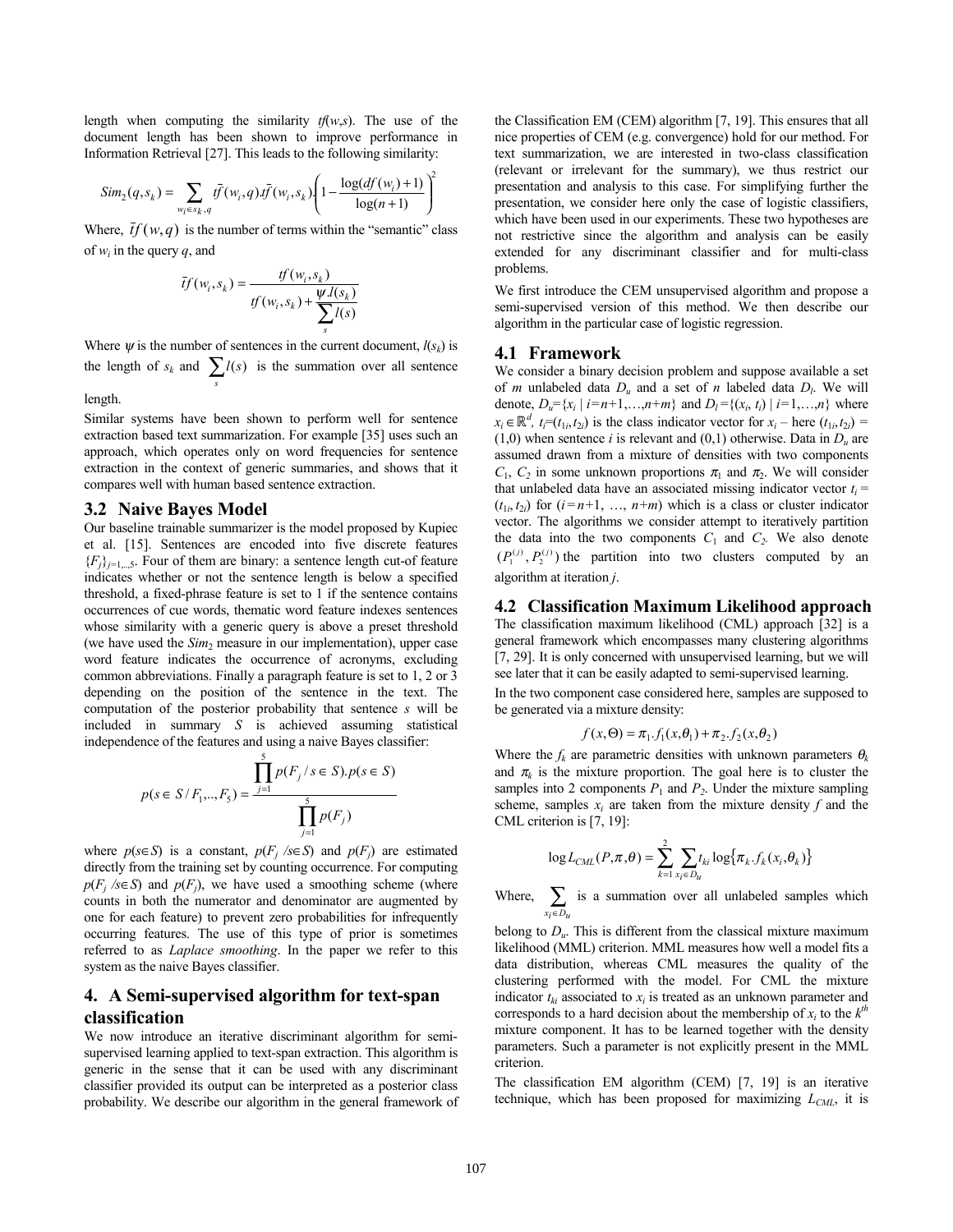similar to the classical EM except for an additional *C*-step where each  $x_i$  is assigned to one and only one component of the mixture. The algorithm is briefly described below.

#### *CEM*

*Initialization*: start from an initial partition  $P^{(0)}$ 

 $j^{\text{th}}$  iteration,  $j \geq 0$ :

 $E$  –step. Estimate the posterior probability that  $x_i$  belongs to  $P_k$  (For all  $x_i$  in  $D_u$  and  $k \in \{1,2\}$ :

$$
E[t_{ki}^{(j)}/x_i; P^{(j)}, \pi^{(j)}, \theta^{(j)}] = \frac{\pi_k^{(j)} \cdot f_k(x_i; \theta_k^{(j)})}{\sum_{k=1}^2 \pi_k^{(j)} \cdot f_k(x_i; \theta_k^{(j)})}
$$

 $C$  – step. Assign each  $x_i$  to the cluster  $P_k^{(j+1)}$  with maximal posterior probability according to *E*[*t*/*x*]

*M*–step. Estimate the new parameters  $(\pi^{(j+1)}, \theta^{(j+1)})$  which maximize  $\log L_{CML}(P^{(j+1)}, \pi^{(j)}, \theta^{(j)})$ .

## **4.3 Semi-supervised generative-CEM**

CML criterion can be easily extended for semi-supervised learning. Since the  $t_{ki}$  for labeled data are known, this parameter is either 0 or 1 for data in  $D_l$ . The new criterion – denoted here  $L_c$  - becomes:

$$
\log L_C = \sum_{k=1}^{2} \left\{ \sum_{x_i \in P_k} \log \{ \pi_k . f_k(x_i, \theta_k) \} + \sum_{i=n+1}^{n+m} t_{ki} \log \{ \pi_k . f_k(x_i, \theta_k) \} \right\}
$$

The first summation inside the brackets is over the labeled samples, and the second one over unlabeled samples.

CEM can then be easily adapted for semi-supervised learning so as to maximize  $L_C$  instead of  $L_{CML}$ : for unlabeled data the  $t_{ki}$  are estimated as in the classical CEM (E and C steps), for labeled data, they are fixed to their known value. This is a *generative* approach to semi-supervised learning since it relies on the estimation of the  $f_k$ which model the data generation process. In this context, different models could be used depending on the distributional assumption about the input data. For our experiments the  ${f_k}_{k=1,2}$  are assumed to be normal distributions.

After convergence, the model can be used for classification on new data using Bayes decision rule, i.e. *x* is assigned to the class with maximum a posteriori according to  $p(P_k/x) = E[t_k/x]$ .

#### **4.4 Semi-supervised logistic-CEM**

Because density estimation could be problematic especially for high dimensions or when only few data are labeled – this is what we are interested in - and since we are dealing with a classification problem, a more natural approach is to directly estimate the posteriors  $p(P_k/x)$ . This is known as the discriminant approach to classification.

For simplifying, we will consider here only the case of logistic classification [1]. In this case, the only distributional assumption is that the log likelihood ratio of class distributions is linear in the observations (see equation below), this is the case for a large family of distributions such as the exponential density family, (e.g. normal, beta, gamma, etc), and there is no explicit assumption on the nature of the densities.

$$
\log\left(\frac{f_1(x)}{f_2(x)}\right) = \beta_0 + \beta' . x, \text{ where } \beta = (\beta_1, ..., \beta_d)
$$

With this model, posterior probabilities have the simple form of a logistic function:

$$
p(P_1/x) = \frac{1}{1 + \exp(-(B_0 + \beta' \cdot x))}
$$
 and  $p(P_2/x) = 1 - p(P_1/x)$ 

Let us now express  $\log L_C$  as a function of the posteriors  $p(P_k|x)$ :

$$
\log L_C = \sum_{k=1}^{2} \left\{ \sum_{x_i \in P_k} \log \left\{ p(P_k | x_i) \right\} + \sum_{i=n+1}^{n+m} t_{ki} \log \left\{ p(P_k | x_i) \right\} \right\} + \sum_{i=1}^{n+m} \log \left\{ f(x_i) \right\}
$$

For discriminant classifiers, no assumption is made about the functional form of the marginal distribution  $f(x)$ , therefore, maximizing  $L_C$  is equivalent to maximizing  $\tilde{L}_C^{-1}$ :

$$
\log \widetilde{L}_C(P, \beta_0, \beta) = \sum_{k=1}^2 \left\{ \sum_{x_i \in P_k} \log \left\{ p(P_k | x_i) \right\} + \sum_{i=n+1}^{n+m} t_{ki} \log \left\{ p(P_k | x_i) \right\} \right\}
$$

Any discriminant classifier which estimates the posteriors  $p(P_k/x)$ can be trained to optimize  $\tilde{L}_C$ . With the logistic regression model, one uses a simple logistic unit *G* whose parameters are  $(\beta_0, \beta)$ , i.e.  $G(x) = \frac{1}{1 + \exp(-(\beta_0 + \beta' . x))}$ ,  $G(x)$  is used as an estimate of

 $p(P_1/x)$  and  $1 - G(x)$  as an estimate of  $p(P_2/x)$ . The estimation of  $\beta$ 's can be performed using the logistic-CEM algorithm described below:

#### *Logistic-CEM*

*Initialization*: Train a discriminant logistic model  $G^{(0)}(x)$  over  $D<sub>l</sub>$ , let  $P^{(0)}$  be the initial partition obtained from this model on  $D_l \cup D_u$ .

 $j^{\text{th}}$  iteration,  $j \geq 0$ :

 $\boldsymbol{E}$  –step. Estimate the posterior probability that  $x_i$  belongs to  $P_k$  on  $D_u$  ( $i=n+1,..., n+m$ ;  $k=1,2$ ) using the output of the logistic classifier  $G^{(j)}(x)$  :

$$
p(P_1^{(j)} / x) = \frac{1}{1 + \exp(-(\beta_0^{(j)} + {\beta'}^{(j)} x))}
$$
 and  $p(P_2^{(j)} / x) = 1 - p(P_1^{(j)} / x)$ 

*C* – step. Assign each  $x_i \in D_u$  to the cluster  $P_k^{(j+1)}$  with maximal posterior probability according to  $p(P_k^{(j)} / x_i)$ :

$$
\forall x_i \in D_u, \forall k \in \{1, 2\}, t_{ki}^{(j+1)} = sgn(p(P_k^{(j)}/x_i; \beta^{(j)}) - 0.5)
$$

*M*–step. Find new parameters ( $\beta_0^{(j+1)}$ ,  $\beta^{(j+1)}$ ) which maximize  $\log \, \widetilde{L}_C \,$  (*P*<sup>(*j*+1)</sup>,  $\beta_0^{(j)}$ ,  $\beta$ <sup>(*j*)</sup>).

The algorithm is guaranteed to converge. In order to maximize  $\tilde{L}_C$ in step M, we have used a quasi-Newton gradient procedure. The advantage of this method is that at each iteration it requires to compute only the first derivatives of  $\log \tilde{L}_C$  with regard to the parameters β.

The main difference here with the generative method is that no assumption is made on the conditional densities  $f_1$  and  $f_2$  except that their log ratio is linear in *x*. The algorithm directly attempts to estimate the  $p(P_k/x)$  - the quantity we are interested in - instead of the conditional densities. It will be shown later to outperform

1

<sup>&</sup>lt;sup>1</sup> A similar argument has been developed for supervised learning in the case of logistic classifiers [1, 19].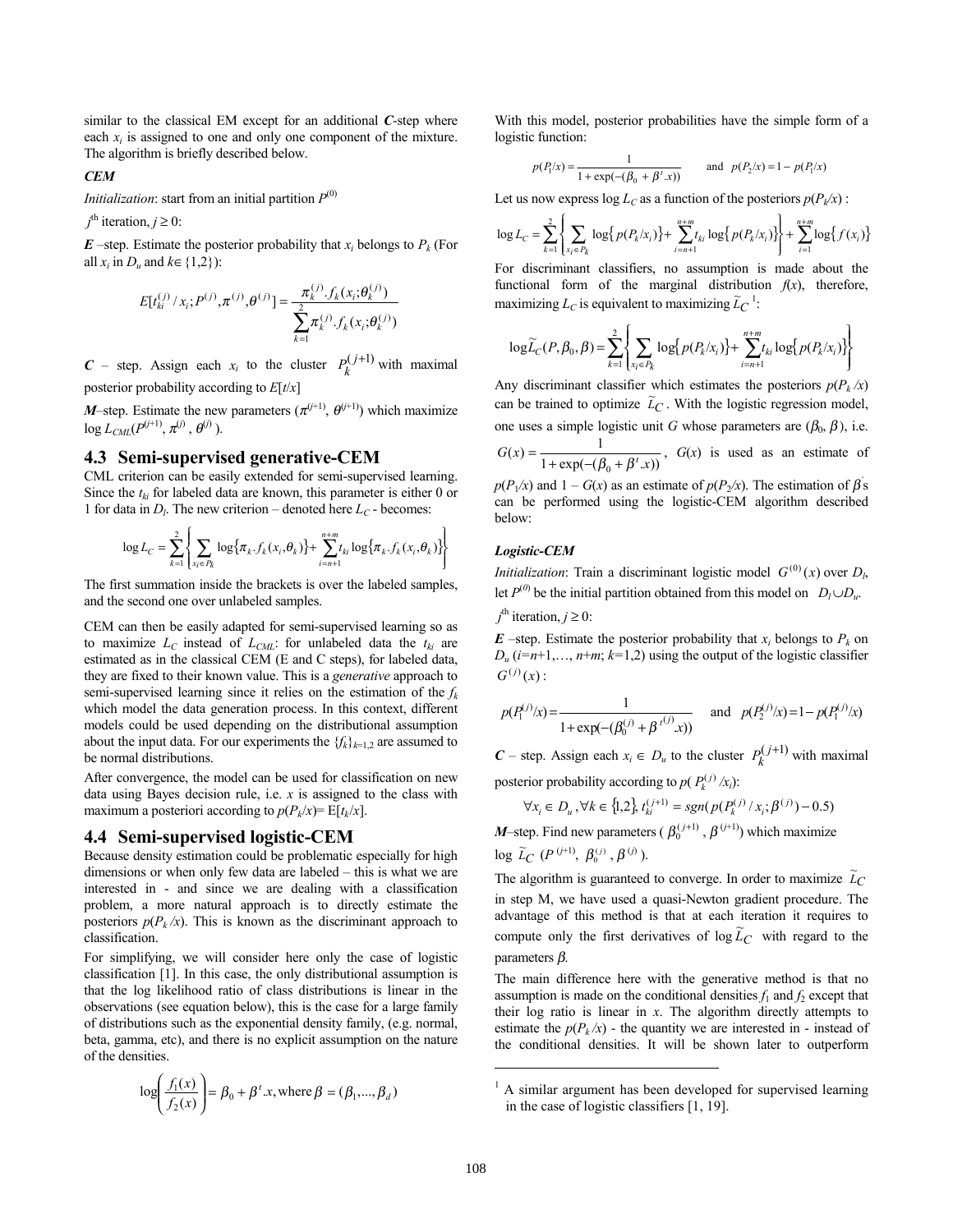significantly the generative approach, especially when there are few labeled data available. It does so by using fewer parameters than the generative approach and is faster to run.

The above algorithm can be used with any other discriminant classifiers which also estimate the posteriors. We have performed experiments using neural networks and support vector machines but they did not show any improvement over the simple logistic regression method described here, which in turn performed slightly better than a pure linear classifier.

# **5. DATA SETS**

A corpus of documents with the corresponding summaries is required for the evaluation. We have used *a*) the Reuters data set consisting of news-wire summaries [11], this corpus is composed of 1000 documents and their associated extracted sentence summaries and b) the Computation and Language (cmp\_lg) collection of TIPSTER SUMMAC [12]. This corpus is composed of 183 scientific articles. For the latter, we have used the text-span alignment method described by [2] to generate extract-based summaries from the abstract of each article in the collection. In this method, extractive summaries required for training are automatically generated as follows: the relevance of each document sentence with respect to the human summary is computed, and highest score sentences are retained for the reference extract.

In both cases, the data set was split into a training and a test set whose size was respectively 1/3 and 2/3 of the available data. The evaluation is performed for a generic summarization task, a query was generated by collecting the most frequent words in the training set.

# **6. EXPERIMENTS**

## **6.1 Compression ratio**

A compression ratio must be specified or computed for extractive summaries. Empirical tests on the Reuters data set show that the compression ratio (summary size / document size) decreases with the size of the document. Figure 1 plots this ratio as a function of the document length. The graph is roughly hyperbolic, this suggests that the summary length, which is the product of the compression and the document length, is approximately constant. This is in agreement with [10] who found that summary length is independent of document length on similar databases. For each document in the Reuters data set, it was then decided to extract the same number of sentences than in its corresponding news-wire summary.

For the cmp\_lg collection we followed the SUMMAC evaluation by using 10% compression ratio [34].



**Figure 1. Compression as a percentage of document length on Reuters data set.** 

.

## **6.2 Sentence representation**

We consider here the same set of features than those proposed by Kupiec et al. to represent sentences (section 3.2). The main difference here is that we do not use discrete feature values as they do and use both continuous and discrete features. This has been found more efficient and mixed continuous-categorical features are easily handled by our model. Each sentence *i* is then represented by a 5 feature vector,  $\vec{x}_i$ :

$$
\vec{x}_i = (\varphi_1, \varphi_2, \varphi_3, \varphi_4, \varphi_5)
$$

 $\varphi_1$  is the normalized sentence length:  $\sum_{i}^{i} l(j)$ *j l i*  $\frac{(i)}{l(j)}$ ,  $\varphi_2$  is the normalized

frequency of cue words in sentence *i*:  $\frac{J}{l(i)}$ *frequency of cue words*  $= Sim<sub>2</sub>(i, q)$  where  $Sim<sub>2</sub>$  is the similarity introduced in section 3.1 for the baseline non trainable system,  $\varphi_4$  is the normalized frequency of *frequency of acronyms* and  $\varphi_5$  is the same

acronyms in *i*:  $\frac{j \cdot \text{e}(\text{e} \cdot \text{e} \cdot \text{e} \cdot \text{e} \cdot \text{e} \cdot \text{e} \cdot \text{e} \cdot \text{e} \cdot \text{e} \cdot \text{e} \cdot \text{e} \cdot \text{e} \cdot \text{e} \cdot \text{e} \cdot \text{e} \cdot \text{e} \cdot \text{e} \cdot \text{e} \cdot \text{e} \cdot \text{e} \cdot \text{e} \cdot \text{e} \cdot \text{e} \cdot \text{e} \cdot \text{e} \cdot \text{e} \cdot \text{e} \cdot \text{$ paragraph feature as in [15].

# **6.3 Results**

Evaluation issues of summarization systems have been the object of several attempts, many of them being carried within the tipster program [24] and the Summac competition. This is a complex issue and many different aspects have to be considered simultaneously in order to evaluate and compare different summarizers [22]. For the extraction task we are dealing with, things are a bit easier. We compared the extract of a system with the desired summary and used the following Precision and Recall measures:

| Precision $=\frac{\pi \text{ or semi}}{2}$ | #of sentences extracted by the system which are in the target summaries                    |  |  |  |  |  |
|--------------------------------------------|--------------------------------------------------------------------------------------------|--|--|--|--|--|
|                                            | total# of sentences extracted by the system                                                |  |  |  |  |  |
|                                            | $Recall = \frac{\# of$ sentences extracted by the system which are in the target summaries |  |  |  |  |  |
|                                            | total $#$ of sentences in the target summaries                                             |  |  |  |  |  |
| $- - -$                                    |                                                                                            |  |  |  |  |  |

We first compare the systems trained in a fully supervised way. This gives an upper bound of their performances and provides a first ranking of the different algorithms. Results are in table 1.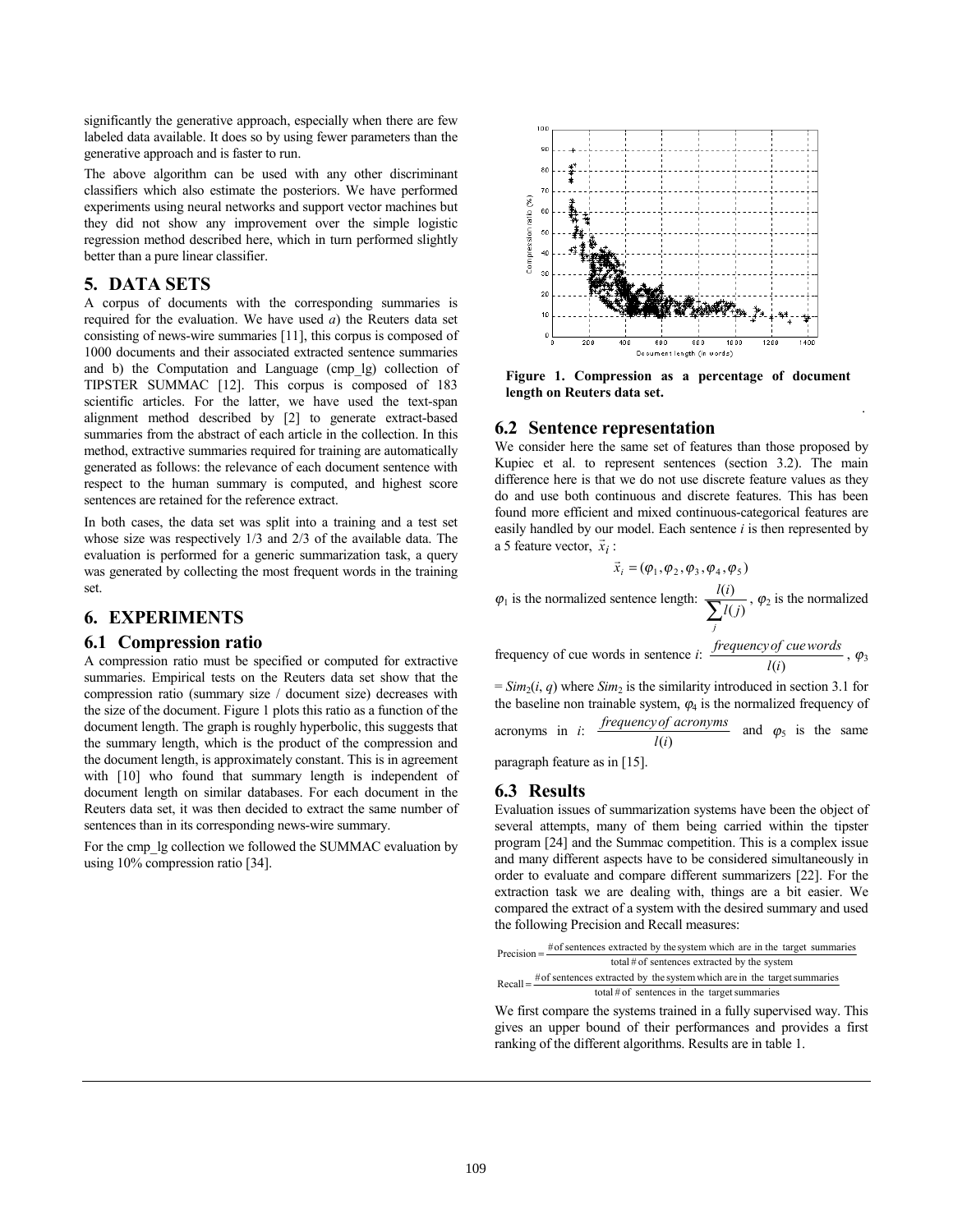|                 | Reuters data set             |                  | Cmp_lg collection            |                  |
|-----------------|------------------------------|------------------|------------------------------|------------------|
| <b>System</b>   | <b>Average Precision (%)</b> | Accuracy $(\% )$ | <b>Average Precision (%)</b> | Accuracy $(\% )$ |
| <b>Baseline</b> | 53,23                        | 55,13            | 54,53                        | 56,16            |
| Naive Bayes     | 61,02                        | 63,03            | 61,83                        | 63,48            |
| Generative-CEM  | 72,86                        | 73,06            | 74,12                        | 74,79            |
| Logistic-CEM    | 73,84                        | 74,22            | 75,26                        | 76,92            |

**Table 1. Comparison between the baseline system and different learning classifiers on Reuters and cmp\_lg test sets. All trainable systems are trained in a fully supervised way, using an expanded query. Accuracy is the ratio of correct classification for both relevant and irrelevant sentences.** 

For both collections, naive Bayes is approximately 8% better in precision and accuracy than the non-trainable baseline and the CEM algorithms are about 11% better than naive Bayes. The logistic classifier being slightly better than the generative gaussian. Precision-Recall curves (figure 2 top) confirm this ranking. From bottom to top, the curves correspond respectively to a random sentence selection, to the first sentences of a document, to the baseline system, to naive Bayes fully supervised, to the logistic-CEM trained using 10% of the labels in the training set to generative and logistic fully supervised algorithms. The baseline system improves the break-even point performances respectively compared to random selection and first sentences by 15% and 6% on the Reuters data set and by 17% and 5,5% on the cmp\_lg collection. Trainable systems clearly outperform the baseline system for all recall values and the two CEMs are clearly above the naive Bayes classifier. Obtaining similar results for both collections with training sets of respectively 330 and 60 documents suggests that the task is slightly easier for cmp\_lg than for Reuters. This is confirmed by further experiments.

Another interesting result is that both logistic and generative-CEM trained with semi-supervised, using 10% of labeled documents together with 90% of unlabeled documents on the training set give similar performances than the naive Bayes classifier trained with all labeled documents on the training set. This suggests that our classifiers are sound enough to take advantage of a small a priori information, and that unlabeled data do indeed contain relevant information for this task.

Figures 2-bottom shows the average precision on both sets for semisupervised learning at different ratio of labeled-unlabeled documents in the training set, for the generative and logistic semisupervised algorithms. 10% on the *x*-axis, means that 10% of the labeled documents in the training sets were used for training, the 90% remaining being used as unlabeled training documents. For comparison, we have also performed test with a logistic classifier trained only on the labeled sentences without using the unlabeled sentences in the training set (logistic-supervised in fig. 2 bottom). Logistic-CEM uniformly outperforms all other systems. This is particularly clear for SUMMAC cmp-lg, which is a small document set. In this case, the discriminant approach is clearly superior to the generative approach. With only 10% of labeled documents in the training set, the logistic-CEM approach is over the baseline non trainable system and using about 15% of labeled documents allows to reach half the performance increase we can get with fully supervised training with regard to the baseline non trainable system. Using unlabeled sentences do increase the performances (compare

e.g. logistic-CEM and logistic-supervised curves in figure 2-bottom at 10%), this confirms the soundness of semi-supervised learning for this task.

As for the complexity, logistic-CEM system uses only 6  $\beta$ coefficients, one for each characteristic and one bias. Once trained, it is only needed to compute a weighted sum of the characteristics to rank sentences. The generative-CEM has 60 parameters since we used full gaussians (lower performances were obtained with diagonal covariance matrices here). Naive Bayes is approximately the same order of complexity than logistic. Logistic-CEM is then particularly cheap and fast to operate.

The algorithms described here are generic, and different versions using different classifiers may be implemented (any conditional density model can be used for the generative system and any discriminant classifier whose score approximates the posterior class probabilities can be used for the discriminant CEM). They can operate on any categorical and/or numerical representation of sentences or more generally of text spans, so that richer representations may lead to better performances. They can also be extended to handle directly *word sequences* instead of fixed size representations as it is described here. We have performed tests on simple numerical sequential representations of sentences. The performances were roughly the same as above, using only automatically computed frequential information. This opens the way to the selection of arbitrary text spans not corresponding to sentences or paragraphs. Such text spans could be used in more sophisticated abstracting systems. The system can also be used in a fully unsupervised way: a non-trainable baseline system is used to provide an initial labeling of the sentences, and the classifiers then learn to improve this labeling using a variant of the algorithms presented here. This *fully unsupervised* scheme provided results similar to the semi-supervised methods trained with 10 % labeled data and to the Kupiec et al. fully supervised naive Bayes method. However, the two datasets we have been using are clean and documents are well structured. The algorithms should be evaluated on more noisy data and the scaling of this system on larger collections with heterogeneous documents has still to be investigated. Since our methods are fully automatic and learn from the data, and also because different machine learning techniques can be used within this general framework, there is hope that the system degrades gracefully for more complex tasks, but this remains to explore.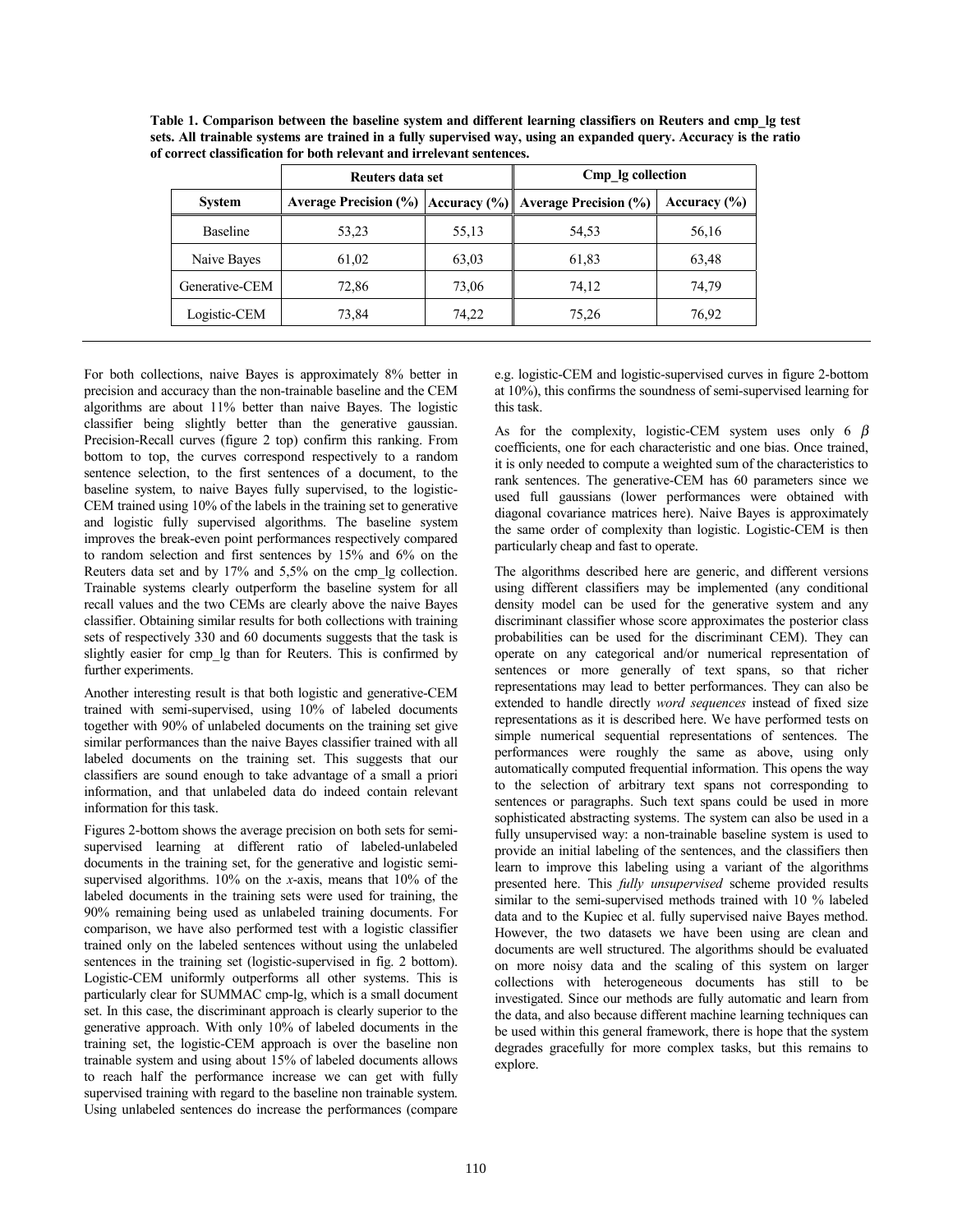

**Figure 2. (Top) Precision recall curves for different systems. From bottom to top, the curves correspond respectively to a random selection of N first sentences, to the selection of N first sentences, to the baseline system, to Kupiec et al.'s system, to the CEMlogistic with 10% of labeled data and to generative and logistic fully supervised algorithms. (Bottom) Average precision of 3 trainable summarizers with respect to the ratio of labeled documents in the training set. The summarizers are the logistic and generative CEM algorithms and a logistic classifier trained only on** *x***% labeled data.** 

## **7. Conclusion and future work**

We have proposed a new general semi-supervised approach for training text summarizers based on sentence segment extraction and performed an evaluation on two data sets, the news-wire summaries of Reuters data and the cmp\_lg collection of TIPSTER SUMMAC. Our method has been compared to a non-trainable baseline system and to the Kupiec et al.'s fully supervised learning classifier. With only 10% labeled documents, our algorithm reaches the performances of these systems and outperform them using more labeled data. Experiments show that using only 10 to 20% of labeled sentences in the training set allows to reach half of the performance increase provided by a fully supervised approach.

We have also compared discriminant and generative approaches to semi-supervised learning and the former has been found clearly superior to the latter for small collections.

Finally we have briefly mentioned extensions of this system to sequential text representations and to unsupervised learning, which shows that this system is really flexible.

In future work, we plan to evaluate our systems on large and heterogeneous data sets.

## **Acknowledgements**

Many thanks to Vibu O. Mittal who helped us a lot to improve this work and proposed further directions to investigate.

## **8. REFERENCES**

- [1] Anderson J.A., Richardson S.C. Logistic Discrimination and Bias correction in maximum likelihood estimation. *Technometrics*, 21 (1979) 71-78.
- [2] Banko, M.; Mittal, V.; Kantrowitz, M.; and Goldstein, J. Generating Extraction-Based Summaries from Hand-Written One by Text Alignment. Pac. Rim Conf. on Comp. (1999)